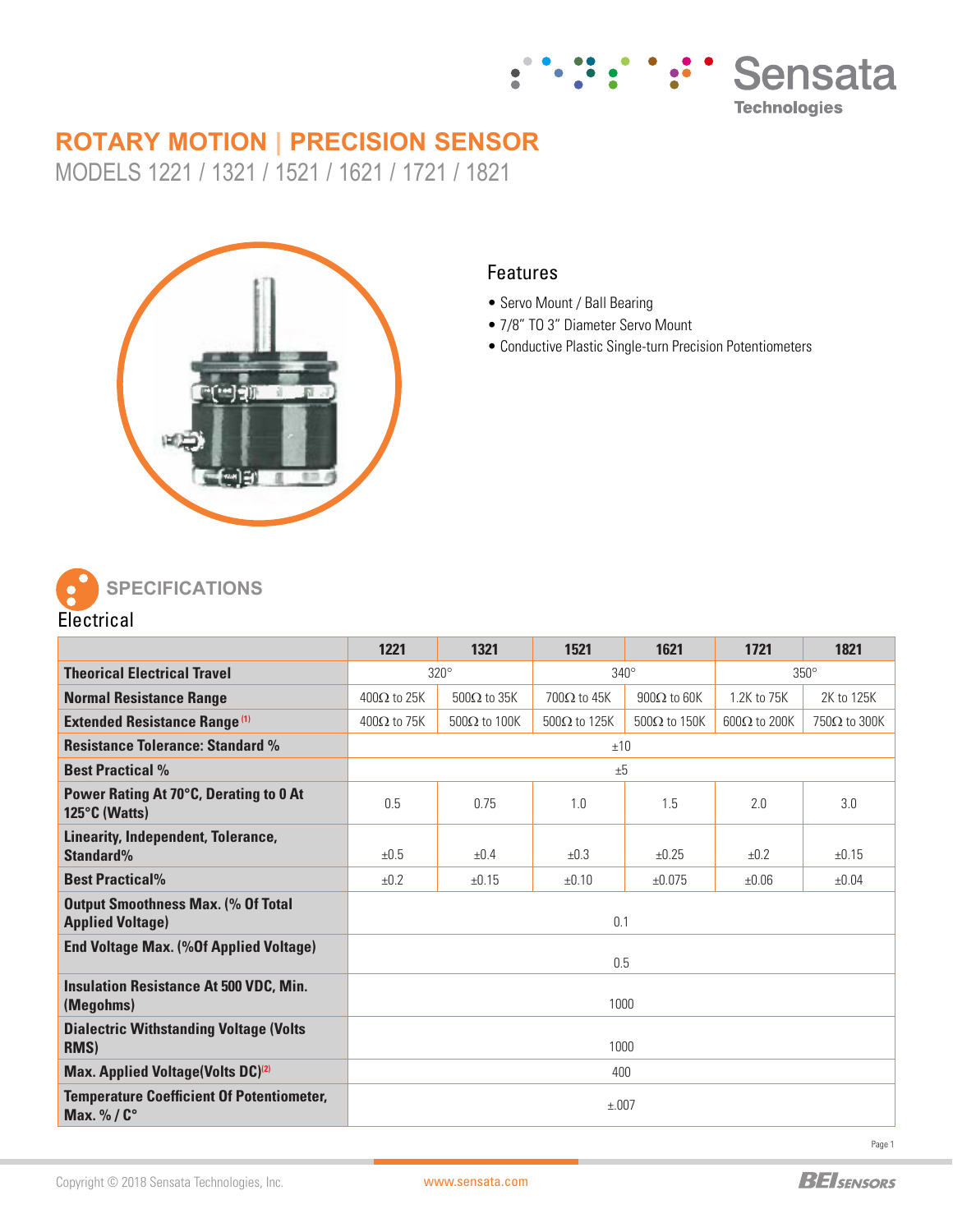# Mechanical

|                                                 | 1221                            | 1321 | 1521 | 1621            | 1721 | 1821 |  |
|-------------------------------------------------|---------------------------------|------|------|-----------------|------|------|--|
| <b>Total Mechanical Travel</b>                  | 360° Continuous                 |      |      |                 |      |      |  |
| <b>Mechanical Life, Shaft Revolutions</b>       | 50 million                      |      |      |                 |      |      |  |
| <b>Ganged Cups, Max. (Number)</b>               | 6                               |      | 8    |                 |      |      |  |
| Taps, Max., Excluding End Terminations          | 9                               |      | 19   | 24              | 26   | 41   |  |
| Moment Of Inertia, Per Cup (gm-cm <sup>2)</sup> | 0.2                             |      | 4.0  | 4.5             | 5.0  | 8.5  |  |
| <b>Weight: Single Cup (oz.)</b>                 | 0.6                             | 0.8  | 2.2  | 2.8             | 3.3  | 6.5  |  |
| <b>Each Additional Cup (oz.)</b>                | 0.2                             | 0.5  | 0.7  | 0.9             | 1.0  | 1.4  |  |
| Torque, Max. Per Cup (oz. in)                   | 0.1                             | 0.15 | 0.6  | 0.7             | 0.8  | 1.0  |  |
| <b>Pilot Diameter Runout, Max.</b>              | .0015                           |      |      |                 |      |      |  |
| <b>Lateral Runout, Max.</b>                     | .0015                           |      | .002 |                 |      | .003 |  |
| <b>Shaft Runout, Max.</b>                       | .001                            |      |      |                 |      |      |  |
| <b>Shaft Radial, Max.</b>                       | .002                            |      |      |                 |      |      |  |
| <b>Shaft End, Max.</b>                          | .0015                           |      |      |                 |      |      |  |
| <b>Dimension For Each Additional Cup</b>        | $.500 \pm 002$<br>$.537 + .002$ |      |      | $.562 \pm .002$ |      |      |  |

# Environmental

#### **Temperature Range (°C) Standard -55** to + 125

THEORETICAL RESOLUTION- For typical coll characteristics by model number and resistance value, see Resolution Tables. ALL MODELS are manufactured to meet or exceed applicable characteristics of MIL-R-12934. For MILITARY-APPROVED (QPL) Listings.

## **DIMENSIONS**

TOLERANCES UNLESS OTHERWISE SPECIFIED: FRACTIONAL: ±1/64" DECIMAL: ±.005" ANGULAR: ±1° Dimensions are in in[mm]